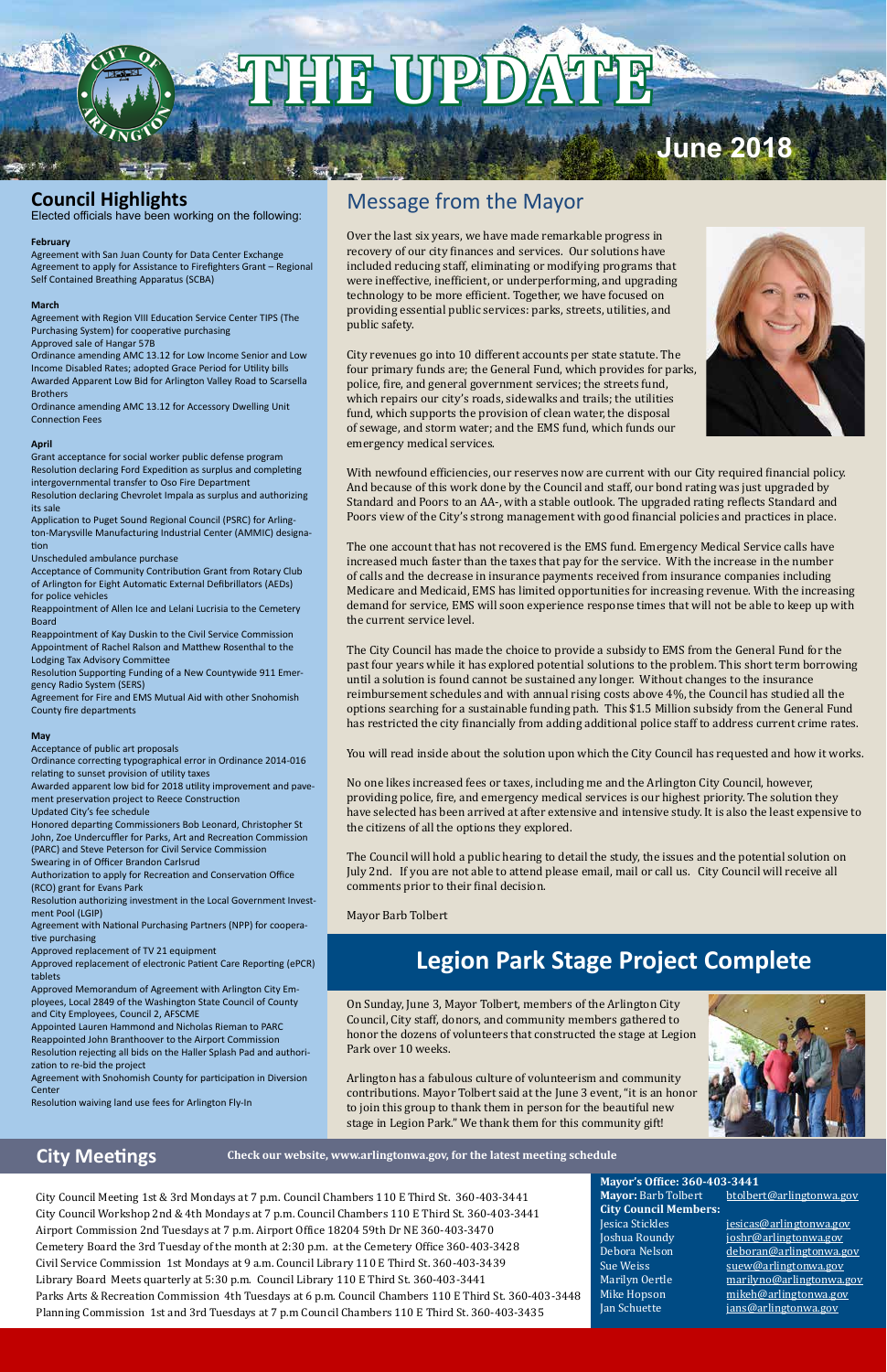## **Community Policing Update City Council Proposes Ambulance Utility Fee**

#### Community Outreach Team Update

Outreach Officer Ken Thomas was joined on March 26, 2018 by Law Enforcement Embedded Social Worker Britney Sutton. Officer Thomas and ESW Sutton have now worked together for just over two months. During this time, they have engaged with 89 people, with 17 of those accepting services.

The team will have access to another tool in mid-June with the opening of the Snohomish County Diversion Center. One of the most significant challenges for the outreach teams is short term housing while the clients are waiting for inpatient treatment. The Diversion Center is designed for the County's homeless population often who are addicted to drugs (primarily opioids) and may be struggling with untreated mental health needs or committing low-level crimes to live and support their addiction. The center will have approximately 40 beds for short-term placement and shelter (up to 15 days) of clients from the law enforcement social worker program while their case manager helps them enroll in treatment options and other social services to address individual needs.

#### Online Crime Reporting Now Available

The Arlington Police Department has joined several other law enforcement agencies in the region by using a new online crime reporting tool.

This tool allows victims of certain crimes to report the crime online with a minimal amount of typing and mouse clicks. The new online crime reporting site, www.mycrimereport.us, was launched as a community resource through a collaborative effort of the primary emergency dispatch agency, Snohomish County 911, and the two largest law enforcement agencies in the county.

The online crime reporting tool, which can also be accessed via mobile device, may be especially useful for victims who need a police report number for insurance purposes, but either don't want to or cannot wait for an officer to respond.

The online tool will generate a police report number and will send that number to the victim's e-mail, typically within 72 business hours. All reports are reviewed by law enforcement personnel.

Another benefit to the online crime report is that it reduces the need for law enforcement to follow-up on every call in person, meaning officers can spend more time on proactive patrol. However, crime victims can still request an in-person follow-up, and anyone with questions about a crime and how to report it should still call 911.

While the online tool is valuable for reporting minor crimes, there are some reports that must be made by calling 911. Types of crimes that cannot be reported online include felonies, crimes where the suspect is known, where the address of the incident is unknown and/or where the value of something stolen or damaged exceeds \$5,000.

The minimum requirements for filing a report online are that the reporting party has an e-mail address and that they know the location where the incident occurred.

Examples of crimes that can be reported online include:

Vandalism - Graffiti on a fence to a home or business. Theft - A stolen cell phone. Theft - A stolen bike. Vehicle damage or prowl - A "smash and grab" from a vehicle.

The online tool will generate a police report number and will send that number to the victim's e-mail, typically within 72 business hours. All re-

ports are reviewed by law enforcement personnel. Anyone with questions about a crime and how to report it should still call 911.

#### No Trespassing at On and Off-Ramps to Interstate 5

Washington State Department of Transportation (WSDOT) has recently posted NO TRESPASSING signs at many of their interstate on and offramps, including on Interstate 5 at Exit 206, 172nd Street NE (Smokey Point) and at Exit 208 (SR 530).

WSDOT has also given Arlington Police authorization to enforce state law on WSDOT controlled properties and rights-of-way. This is a great tool for our officers to take action on the repeat complaints we receive at these locations for disorderly conduct, trespassing, drugs, and littering.

If you see suspicious or illegal activity at the on and off-ramps at these locations, please call 911 to report it.

The Arlington City Council is considering adoption of an Ambulance Utility Fee that would be added to your monthly utility bill to ensure public safety is sustainably funded and staffed to support our community.

The City Council is considering this fee after four years of intensive study to find a sustainable model to fund Emergency Medical Services (EMS). EMS services are currently funded through an EMS Property Tax Levy, transport fees, and fees paid by other jurisdictions that contract with the City of Arlington for services. This still leaves a \$1.5 million gap in funding that must be filled with funds from the General Fund, impacting other programs and services. The Council and City directors have carefully considered all options to ensure the community needs for public safety services are met.

#### **What is the Ambulance Utility Fee?**

The Ambulance Utility Fee is a \$15 per month per billable unit charge on businesses' and residents' water, sewer and storm water bill to sustainably fund public safety services. The new fee would apply to all single family homes, multi-family units, and businesses within the City limits.

Similar to what is currently in place for our water, sewer and stormwater utilities, low income senior citizens and low income disabled residents would be eligible for a 40% discount of the fee. A short application may be required in order to receive the discount.

#### **Why is the fee necessary?**

The City of Arlington is proposing an Ambulance Utility Fee to ensure public safety is sustainably funded and staffed to support our community.

The fee addresses concerns around call response times and increases in homelessness, mental illness and substance abuse in and around our community.

### **What are the benefits of the fee?**

The Ambulance Utility Fee funds increasing public safety services and provides relief to the General Fund, allowing us to hire new police officers and fire personnel to serve the community. Recruitment and hiring of two new police officers will begin immediately on passage by the City Council. In addition, Council has committed to hire three fire personnel and one additional police officer, a domestic violence coordinator, and a police services officer over the next three years.

#### **Why an Ambulance Utility Fee?**

The City Council and City directors have carefully considered all options to ensure the community needs for public safety services are met. After four years of intensive study, City Council recommends the Ambulance Utility Fee as the best way to achieve these goals with a sustainable funding model.

#### **Has this been implemented in other jurisdictions?**

This is a sustainable funding model that has proven successful to support and grow public safety in communities across Washington state.

#### **How is EMS funded now?**

EMS services are currently funded through an EMS Property Tax levied at a maximum of \$0.50/thousand dollars of assessed value. It is supported by transportation fees provided by other jurisdictions that do not have their own public safety services and utilize Arlington to provide those services.

Even with these funding mechanisms there is still a shortfall to cover current costs. To fill that gap, the City has used its General Fund to ensure that services are fully funded. Taking from the General Fund makes it difficult to fund public safety and has restricted public safety from adding staff.

The Ambulance Utility Fee ensures that public safety is sustainably funded and staffed, without dipping into the General Fund.

#### **Where will my money go?**

The revenues from the Ambulance Utility will go directly into the EMS fund and under state law must be specifically used for EMS purposes.

#### **When will the community see benefits?**

Recruitment and hiring of two new police officers will begin immediately on passage by the City Council. In addition, Council has committed to hire three fire personnel and one additional police officer, a domestic violence coordinator, and a police services officer over the next three years.

#### **How can I have input?**

The City Council has scheduled a Public Hearing on the proposed Ambulance Utility Fee for Monday, July 2, 2018 in the Arlington City Council Chambers, 110 E. Third Street. The meeting is scheduled to begin at 7:00 p.m. Written comments may be submitted in advance of the hearing to Kristin Banfield, Communications Manager / City Clerk at kbanfield@arlingtonwa.gov. All comments received will be provided to the City Council for their consideration.

Arlington City Council remains committed to ensuring that your public safety investments benefit the community and address ongoing public health challenges. This is a sustainable funding model that has proven successful to support and grow public safety in communities around Washington.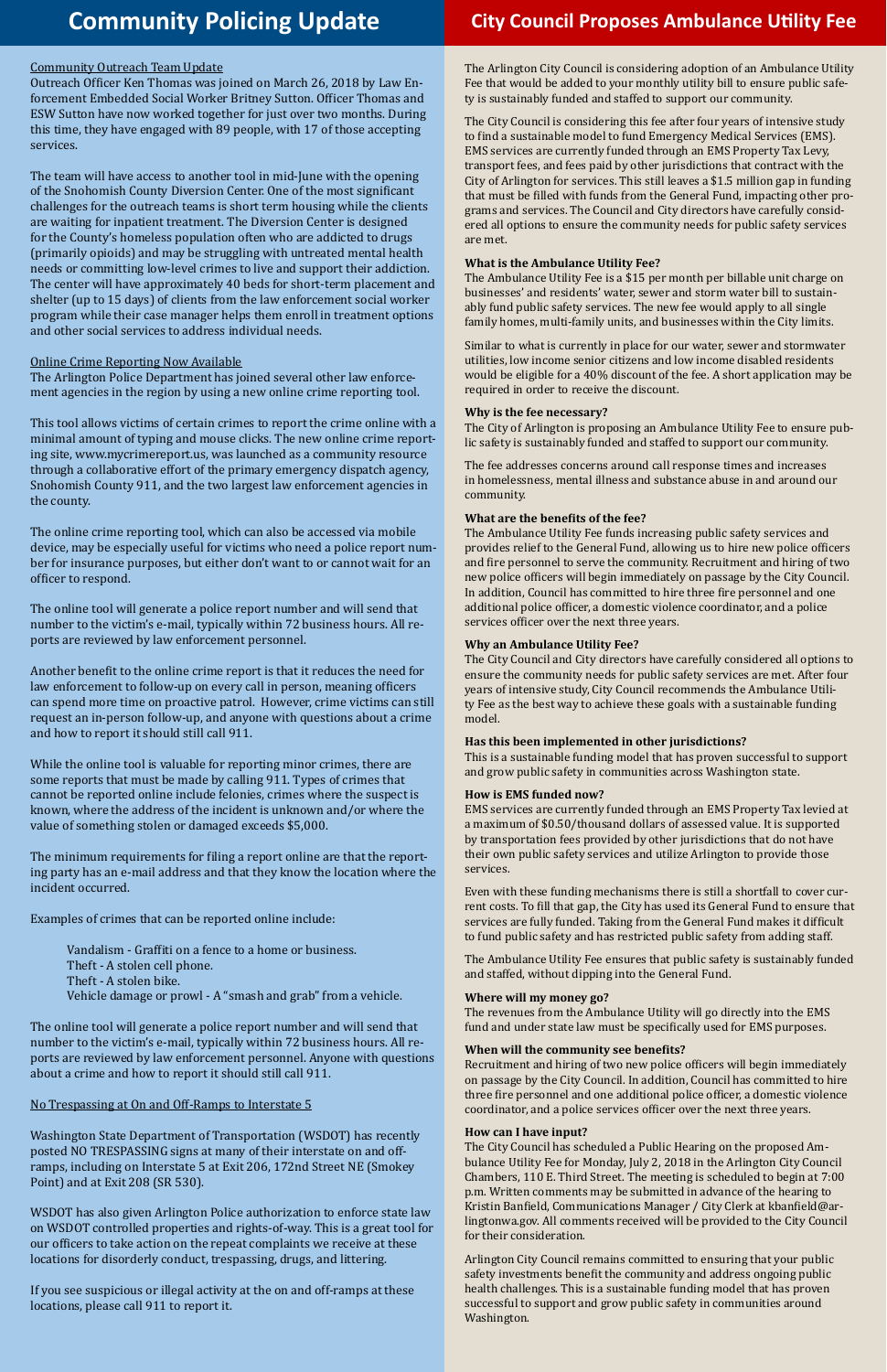## **Mayor's Volunteer Award**

## **Haller Splash Pad Groundbreaking Set for July 4**

Mayor Tolbert's Volunteer Recognition Program celebrates citizens' volunteer work and commitment to community service. Mayor Tolbert's Volunteer Award was presented to Dr. Devin Brossard at the April 2, 2018 City Council meeting, Tina Davis at the April 16, 2018 City Council meeting, and Teresa Hanna at the June 4, 2018 City Council meeting.

Dr. Devin Brossard is the president of the Arlington Runners Club. Using their love of running to build a sense of community, the Arlington Runners Club supports local charities for each of their races, generating \$4,500-6,000 per race. Beneficiaries of these runs include Youth Dynamics, the Arlington Community Food Bank, A Christmas Wish, Eagle Wings DisAbility Ministries, and the Stilly Valley Chamber of Commerce.

Tina Davis Tina Davis leads "A Christmas Wish", which collects gifts and toys for needy families in the Arlington and Darrington communities. "A Christmas Wish" is done in partnership with the financial community in Arlington, the Stillaguamish Tribe, Arlington Rotary, the Arlington Community Food Bank, the Arlington Runners Club and the Arlington Boys and Girls Club. In 2017, Tina and her army of over 40 volunteers turned the Arlington Boys

and Girls Club gym into a department store, where families could shop free of charge. In all, over 200 families and over 700 children were served by "A Christmas Wish".

Teresa Hanna received the Mayor's Volunteer Award at the June 4, 2018 City Council meeting. Teresa is an active band mom, making sure the Arlington High School Band program and especially the drum line keep functioning. Teresa is involved not just because her kids are in band, but more importantly because she knows how important the band program is to many students. Teresa helped her daughter bring

band back to Darrington and hauled loaner instruments to Darrington High School for their game to witness the band playing for the first time in a decade. She has been one of the unsung hero Band Moms who work behind the scenes and never expects to be thanked or recognized.

### **Nominate a Volunteer**

Do you know a volunteer who should be recognized for their work and commitment to community service? To be eligible for this award, volunteer work must be uncompensated and not a part of any employment. Nominees must perform volunteer service within the 98223 zip code. Volunteers will be considered based on initiative and work contributed through volunteering. There is no minimum hours requirement. Volunteers may be nominated by an individual or a group, but they may not nominate themselves.

Nominations can come from anyone. To nominate a volunteer, please go to www.arlingtonwa.gov/volunteeraward.

Arlington staff opened initial bids on the long-awaited Splash Pad at Haller Park on May 10. "To our dismay, the only bid received came in \$500,000 over budget," stated Public Works Director Jim Kelly. The engineer's estimate for the project was \$760,000. The lone bid received was \$1.3 million. Stated Mayor Barbara Tolbert, "I am disappointed that we cannot complete the project in 2018, however we will always do the fiscally prudent thing. In this case, we need to rebid the project." She concluded, "we know the community is anxious for us to finish this project and we will, just a little later than we originally anticipated."

Rebidding on the project closed on June 14, 2018, with the apparent low bidder bidding just over \$769,000 to complete the project. Bid award for the project will go to Council on July 2, 2018.

With this news, City staff is scheduling a Ground Breaking Ceremony on July 4, 2018. Watch the City's e-newsletter and social media for an update on the time of the groundbreaking event.





The project team is happy to answer any questions that you may have. It is unfortunate that the project was delayed while anticipating state funding, but the amount of the grant was worth the wait. Please call Sarah Lopez, Community Revitalization Project Manager, at 360-403- 3448 if you have any questions on the project or the delay.

| <b>Total Project Budget:</b>                                 |     | \$1,325,000 |  |
|--------------------------------------------------------------|-----|-------------|--|
| <b>Total Expenses to Date:</b>                               |     | 493,790     |  |
| Design:                                                      | S   | 96,476      |  |
| <b>Bidding and permits:</b>                                  | \$. | 3,643       |  |
| <b>Splash Pad Equipment acquisition:</b>                     | \$  | 393,671     |  |
| <b>Estimated Construction Cost:</b>                          |     | 760,000     |  |
| <b>Additional Estimated Costs:</b>                           | \$. | 71,210      |  |
| (PUD, surveying, landscaping, materials testing, irrigation) |     |             |  |

Information on the Splash Park and all other City projects is available on our website at www.arlingtonwa.gov/500/City-Projects.

In 2017, the Arlington Fire Department was called to assist on an alarming rise in calls of drownings and near drownings on the Stillaguamish River. Although the river looks inviting on hot days, it is also very deceiving, running high and swift from rains and snow melt. It can easily overwhelm even the strongest swimmer. Even on the hotter days of early summer, the river, and local lakes and ponds are still cold and hypothermia can set in quickly.

The Arlington Fire Department strongly encourages our citizens and visitors to respect the danger of rivers at any depth. Life jackets should always be worn when in, on, or near water. Life jackets can be purchased at many local stores, including Arlington Hardware, Tractor Supply, and Walmart.

The City also reminds our citizens and visitors of the rules on the Stillaguamish River beaches and adjacent parks:

- No littering
- No alcoholic beverages
- No marijuana
- No tobacco products
- No fires
- No discharge of fireworks or firearms
- No overnight camping
- No motorized vehicles
- Pets must be on a leash at all times, Clean up after pets
- Pack it in, Pack it out

The City, Snohomish County and the State will be patrolling the parks and beaches this summer and enforcing these rules. If you observe suspicious or illegal activity, please report it by calling 911.

### Arlington-Marysville Manufacturing Industrial Center

In late March, the Puget Sound Regional Council (PSRC) approved policy changes for regional centers that clears the way for the cities of Arlington and Marysville to jointly apply for regional designation of our manufacturing industrial center later this year. The new policies were a product of over two years of work by the PSRC Growth Management Policy Board, of which Arlington City Councilmember Jan Schuette is an active member. Receiving the regional designation will open doors to grants at the regional, state, and federal level.

### Complete Streets Program in Development

Progress is being made on the development of the City's Complete Streets program. The Complete Streets Program aims to address the needs of all users when development and redevelopment of traffic corridors are proposed within the City of Arlington, including people who drive, family and commuter cyclists, pedestrians, people with accessibility needs, and people who use transit. It also focuses on the aesthetics of our streets. In legislation introduced by Councilmember Debora Nelson, the Arlington City Council adopted a work plan for the development of a Complete Streets program for the City. Councilmember Nelson first learned about Complete Streets and their importance through her work on the PSRC Transportation Policy Board. Having a program in place may increase our ability to receive grants from the regional, state, and federal levels. The Complete Streets program is expected to be presented to Council for adoption in fall 2018.



## **Water Safety and Beach Etiquette on the Stillaguamish River**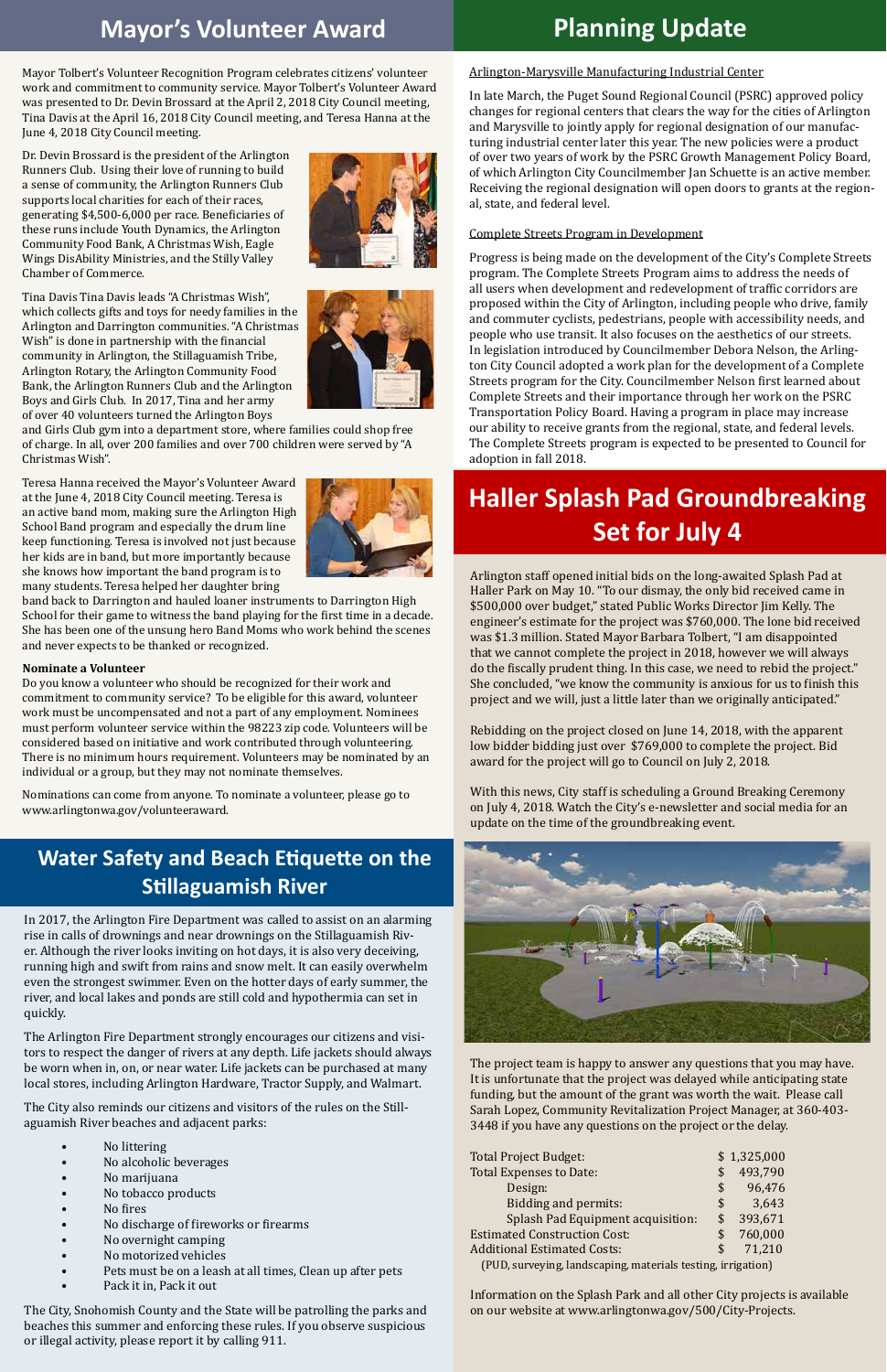## **City Phone Numbers**

FACEBOOK.COM/ARLINGTONJULY4

| Airport                                | 360-403-3470 |
|----------------------------------------|--------------|
| Cemetery                               | 360-403-3428 |
| Community & Economic Dev. 360-403-3551 |              |
| <b>Finance Department</b>              | 360-403-3421 |
| <b>Fire Business Line</b>              | 360-403-3600 |
| Human Resources                        | 360-403-3614 |
| Mayor's Office                         | 360-403-3441 |
| <b>Natural Resources</b>               | 360-403-3440 |
| Parks & Recreation                     | 360-403-3448 |
| <b>Public Works Utilities</b>          | 360-403-3526 |
| Street & Park Maintenance              | 360-403-3459 |
| Utility Billing                        | 360-403-3421 |

May-Deo

June 9



## **Want more news?**

Sign up for our weekly e-newsletters delivered to your email inbox. Like us on Facebook and follow us on Twitter Visit our website to sign up for meeting notifications.



#### PEDAL. PADDLE. PUFF TRIATHLON 9AM Events are subject to change. www.arlingtonwa.gov/events Events are subject to change. www.arlingtonwa.gov/events**PANCAKE BREAKFAST 7-11AM** Arlington Farmers Market, Saturdays June 30-Sept 8 Arlington Farmers Market, Saturdays Northwest Genealogy Conference August 15-18 Northwest Genealogy Conference Outdoor Movies at Terrace Park July 12,19 Outdoor Movies at Terrace Park Kornstock Music at Legion Park 3 on 3X Basketball Tournament July 27 & 28 Kornstock Music at Legion Park August 11 & 12 3 on 3X Basketball Tournament Dragstrip Reunion Car Show September 8 Dragstrip Reunion Car Show Centennial Skate Festival August 18-19 Centennial Skate Festival Airport Appreciation Day September 29 Airport Appreciation Day Shakespeare in the Park June 30 Shakespeare in the Park Music on the Terraces August 2, 9, 16, 23 Music on the Terraces Arlington Brew Fest July 21 Arlington Brew Fest Festival of the River August 11 & 12 Festival of the River National Night Out June 23 YD Tighty Fun Run August 7 National Night Out NW Viking Festival September 15-16 NW Viking Festival Art at Legion Park September 8 & 9 Art at Legion Park Friendship Walk Arlington Fly-In July 6-8 Arlington Fly-In September 22 Friendship Walk Pioneer Days September 15 Pioneer Days Silvana Fair July 28 Silvana Fair July 13-15 Street Fair Street Fair August 2, 9, 16, 23 September 15-16 September 8 & 9 August 11 & 12 August 11 & 12 June 30-Sept 8 September 15 September 29 September 22 August 15-18 August 18-19 September 8 July 27 & 28 July 12,19 luly 13-15 August 7 June 30 June 23 **Iuly 6-8 July 21** July 28